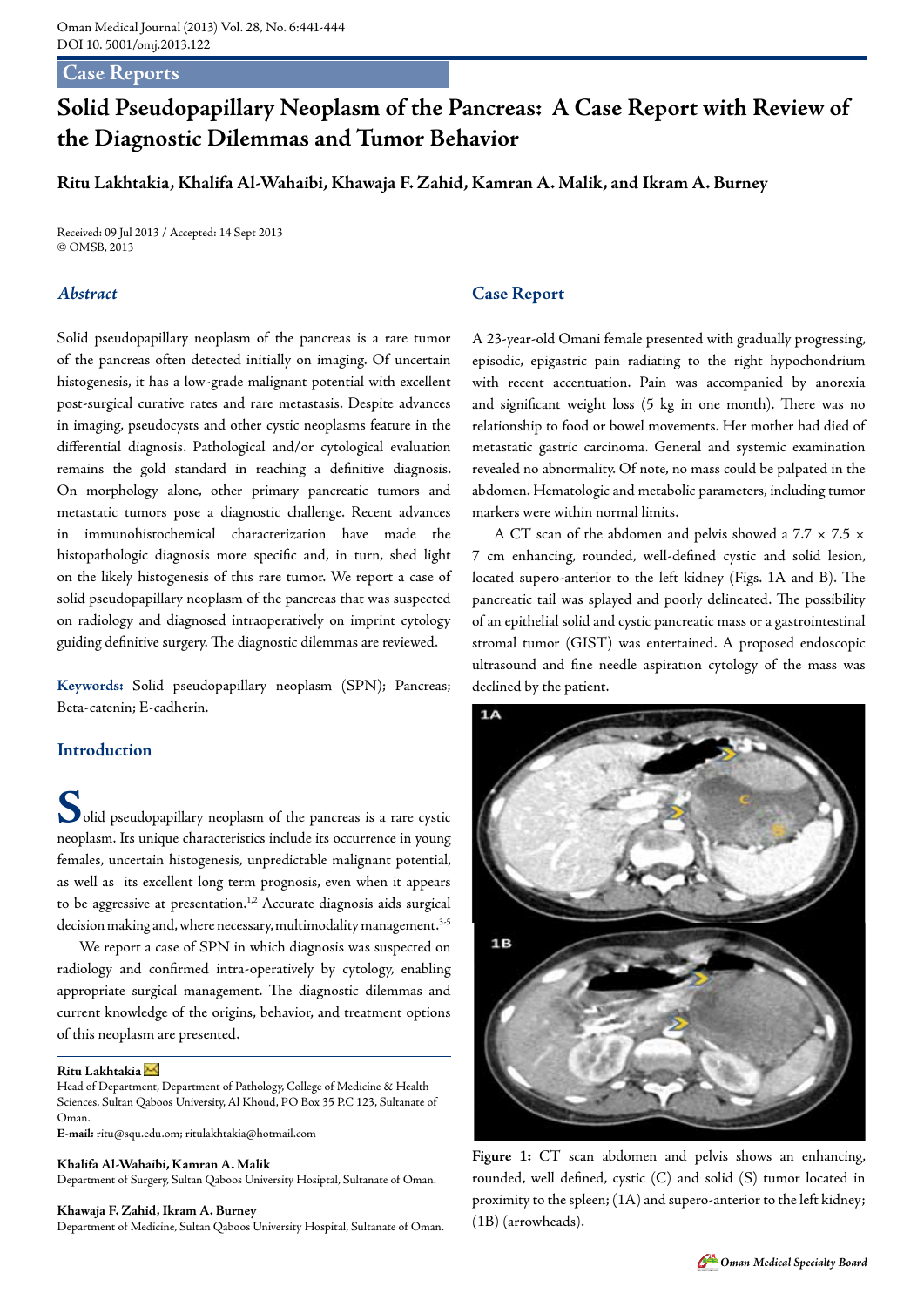Per-operatively, there was a large cyst at the tail of the pancreas adherent to the splenic artery and vein. The peritoneal cavity, liver and spleen were normal. The resected mass, sent for frozen section, was globular, 10 cm in diameter, well circumscribed, and solid brown on cut surface with a white nodule (Fig. 2A). There was no definite infiltration into the surrounding tissues. Intra-operatively, imprint cytology, showed a cellular tumor with sheets of monomorphic cells loosely aggregated around arborising vessels (Fig. 2B). The cells had uniform oval nuclei with occasional grooves and a pale cytoplasm. A diagnosis of solid pseudopapillary neoplasm of the pancreas was made. The patient underwent a spleen-preserving distal pancreatectomy of the lesion.



**Figure 2:** Solid pseudopapillary neoplasm (SPN) of the pancreas; macroscopic and microscopic appearance. (A) globular encapsulated tumor with solid brown areas and a whitish nodule; (B) Intraoperative imprint cytology shows the pseudopapillary arrangement of uniform cells around arborising vessels (Diff Quik × 40); (C) The tumor forms pseudorosettes and pseudopapillae projecting into cystic spaces (H&E  $\times$  40); (D)Tumor cells are polygonal with eosinophilic cytoplasm, vesicular nuclei with grooves with minimal atypia and occasional mitosis (arrow) ( $H\&E \times 400$ ).

Microscopically, there were solid and cystic areas with pseudorosetting and pseudopapillae formed by polygonal cells with eosinophilic cytoplasm, vesicular nuclei with grooves as well as minimal atypia and occasional mitosis (Figs. 2C-D). There were no necrobiotic cell nests. Perineural and capsular invasion were present but there was no vascular invasion. Immunophenotypic expression of beta catenin in the nuclei and absence of e-cadherin staining were the hallmarks (Figs. 3A-B). In addition, the tumor expressed progesterone receptor (Fig. 3C), vimentin, CD10 and CD56. Focal synaptophysin and chromogranin positivity was seen (Fig. 3D). Alpha-1 antitrypsin was focally expressed, and Ki67 proliferation rate was <1%. A diagnosis of solid pseudopapillary neoplasm of the pancreas was made. Features of aggressive behavior included size >5 cm, mitosis, capsular and perineural invasion.

The patient made an uneventful post-operative recovery. Since the disease was localized and the excision was complete, the patient was not given adjuvant treatment, and shall be on regular follow-up.



**Figure 3:** Immunophenotypic features of SPN. (A) Strong nuclear positivity for  $\beta$ -catenin (DAB  $\times$  400); (B) The surrounding pancreatic tissue expressing e-cadherin (arrows) while the tumor is negative (arrowhead), (DAB  $\times$  40); (C) Weak, focal, granular cytoplasmic positivity for chromogranin in the tumor cells (DAB × 400); (D) Diffuse nuclear progesterone receptor (PR) positivity in the tumor cells (IHC with DAB  $\times 100$ ).

## **Discussion**

Incidental pancreatic cystic lesions have an incidence of 0.2% to 0.7%.1 Solid pseudopapillary neoplasm (SPN) or Frantz tumor of the pancreas is a rare pancreatic tumor of uncertain lineage seen in young, predominantly Asian females, first reported by Frantz in 1959.2 Upper abdominal pain is the dominant symptom, occasionally associated with a mass, nausea, vomiting, or other gastrointestinal symptoms.3 The CT scan reveals a well circumscribed, vascularized mass with solid and cystic areas sometimes with calcification, located more commonly in the tail of the pancreas.<sup>3</sup> On endoscopic ultrasound, it is often an echo-poor mass sometimes with mixed echogenicity. The differential diagnoses include pseudocysts and other cystic neoplasms. Cytologic features on fine needle aspiration of SPN have been described in the literature,<sup>4</sup> and for head of pancreas lesions, endoscopic-guided FNAC is useful.6

In our case, intraoperative cytologic diagnosis proved invaluable for determining the extent of surgery. The tissue sections show a tumor made up of epithelial cells with minimal atypia forming pseudorosettes and pseudopapillae with areas of cystic breakdown. Calcification may be present. SPN shows strong nuclear and cytoplasmic beta catenin immunoreactivity in 100% cases and loss of membrane staining for E-cadherin (due to activation of the Wnt signaling pathway).<sup>5</sup> This is the most definitive way of differentiation from pancreatic endocrine neoplasms (PEN) as there may be considerable overlap in other markers like α1-antitrypsin, α1-antichymotrypsin, NSE, synaptophysin, progesterone receptor (PR), carcinoembryonic antigen, pan CK, vimentin, CD10, CD56, and cyclin D1.7

In FNAC, a combination of ß-catenin (nuclear positivity), e-cadherin (membrane negativity) and CD 10 positivity is most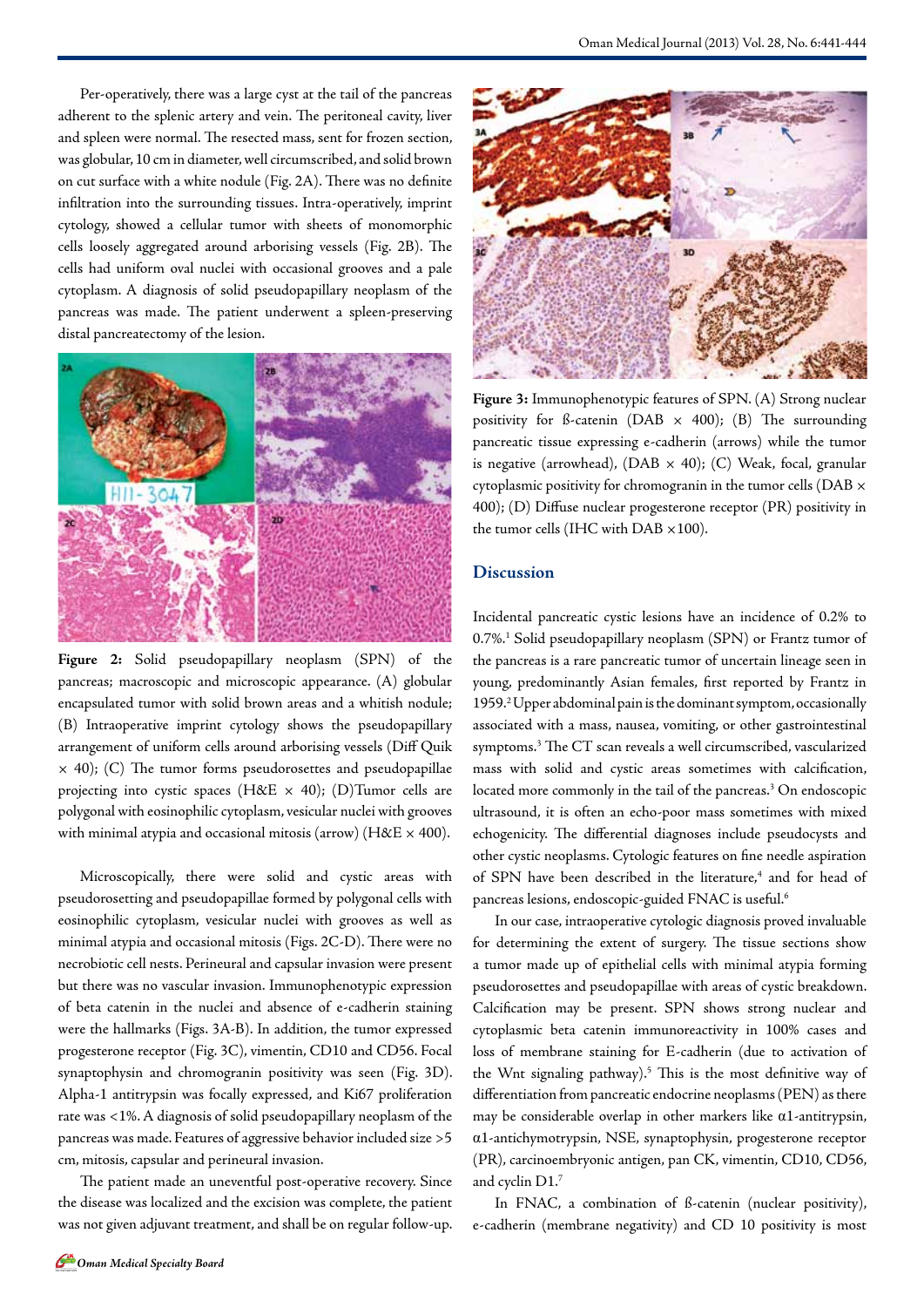discriminatory, favoring diagnosis of SPN over pancreatic endocrine neoplasm.8 Focal chromogranin positivity in a few SPN does not detract from the diagnosis because in PEN it is diffusely positive.<sup>8</sup> Other differentials include pancreatoblastoma and acinar cell carcinoma which can be distinguished by their clinical and morphoimmunophenotypic characteristics.<sup>2,9</sup> When SPN undergoes extensive cystic change, sampling from the preserved solid areas is crucial in order to distinguish it from a pseudocyst. Metastatic renal cell carcinoma and malignant melanoma may be microscopic lookalikes but have entirely different immunoexpressions. While the expression of a hormone receptor (PR) is not specific for diagnosis of SPN, it may offer an explanation for the occasional anecdotal report of tumor rupture during pregnancy.<sup>10</sup>

Histopathologic criteria of malignancy are not well established but size >5 cm, nuclear atypia, vascular, perineural and invasion of surrounding structures and high proliferation rate may predict aggressive behavior.<sup>11</sup> Controversy exists about the cell of origin with proposed origins from acinar, ductal, endocrine and multipotential primordial cells.12 The cells do not resemble cells of the embryonic or adult pancreas on morphology. Ultrastructure and immunohistochemistry have added little to clarify this enigma.<sup>9</sup> Mutations in the ß-catenin gene (CTNNB1) exon 3 are responsible for the immunohistochemical demonstration of nuclear positivity and the loss of e-cadherin expression due to aberrant activation of the Wnt-B- catenin pathway.13 SPN-like lesions have been linked to ß-catenin mutations in a mice model and it is suggested that the cell of origin may lie in the ductal compartment.<sup>14</sup> Recently, a centroacinar cell origin has been proposed because of uniform expression of DOG-1.15

Good surgical resection is the mainstay of treatment and has included enucleation, Whipple's resection or subtotal pancreatectomy depending upon the size and extent of the tumor.<sup>11,16</sup> They run an indolent clinical course; recurrences are uncommon but up to 15% can show aggressive behavior.<sup>17</sup> In a study of 24 cases, including two patients presenting with advanced disease and R1 resection with only one mortality, the authors recommend as complete resection as possible with follow-up second stage surgeries.<sup>17</sup> The overall five-year survival rate is >95%.<sup>18</sup> This merits spleen-saving surgery as was performed in the case being reported. Older male patients, atypical histopathology (large tumors, diffuse growth, cellular/nuclear atypia, mitotic activity, necrosis, invasion/ metastasis) and incomplete resection may have a higher risk of recurrence and death, deserving particular attention.<sup>19</sup> Chemoradiotherapy with cisplatin, 5-fluorouracil and gemcitabine has been tried in the rare cases with metastases.<sup>20</sup> Even with advanced disease, aggressive initial therapy gives excellent long term survival.<sup>21</sup> The rare occurrence of peritoneal carcinomatosis may benefit from cytoreductive surgery and hyperthermic intraperitoneal chemotherapy (HIPEC).<sup>22</sup> Radiofrequency ablation (RFA) offers a viable option for safe and effective treatment for unresectable liver metastasis.23

# **Conclusion**

This case report on pseudopapillary neoplasm of the pancreas highlights the enigmatic histogenesis of this indolent neoplasm and the need to distinguish it from more aggressive pancreatic tumors that may be considered in the morphologic differential diagnosis. Characteristic mutations in the ß-catenin gene have proven useful in providing specificity of diagnosis. The excellent long term prognosis of this potentially malignant tumor underscores the need for an accurate morpho-immunophenotypic diagnosis (pre- or intra-operative) for planning definitive surgery that is curative in a majority of patients.

## **Acknowledgements**

The authors reported no conflict of interest and no funding was received for this work.

## **References**

- 1. Edirimanne S, Connor SJ. Incidental pancreatic cystic lesions. World J Surg 2008 Sep;32(9):2028-2037.
- 2. Bosman F, Carneiro F, Hruban R, Theise N, eds. WHO Classification of Tumours of the Digestive System. Lyon, France: IARC Press; 2010
- 3. Nguyen NQ, Johns AL, Gill AJ, Ring N, Chang DK, Clarkson A, et al. Clinical and immunohistochemical features of 34 solid pseudopapillary tumors of the pancreas. J Gastroenterol Hepatol 2011 Feb;26(2):267-274.
- 4. Raddaoui E. Clinical utility and diagnostic accuracy of endoscopic ultrasoundguided fine needle aspiration of pancreatic lesions: Saudi Arabian experience. Acta Cytol 2011;55(1):26-29.
- 5. Serra S, Chetty R. Revision 2: an immunohistochemical approach and evaluation of solid pseudopapillary tumour of the pancreas. J Clin Pathol 2008 Nov;61(11):1153-1159.
- 6. Song JS, Yoo CW, Kwon Y, Hong EK. Endoscopic ultrasound-guided fine needle aspiration cytology diagnosis of solid pseudopapillary neoplasm: three case reports with review of literature. Korean J Pathol 2012 Aug;46(4):399-406.
- 7. Kim MJ, Jang SJ, Yu E. Loss of E-cadherin and cytoplasmic-nuclear expression of beta-catenin are the most useful immunoprofiles in the diagnosis of solidpseudopapillary neoplasm of the pancreas. Hum Pathol 2008 Feb;39(2):251- 258.
- 8. Burford H, Baloch Z, Liu X, Jhala D, Siegal GP, Jhala N. E-cadherin/betacatenin and CD10: a limited immunohistochemical panel to distinguish pancreatic endocrine neoplasm from solid pseudopapillary neoplasm of the pancreas on endoscopic ultrasound-guided fine-needle aspirates of the pancreas. Am J Clin Pathol 2009 Dec;132(6):831-839.
- 9. Chakhachiro ZI, Zaatari G. Solid-pseudopapillary neoplasm: a pancreatic enigma. Arch Pathol Lab Med 2009 Dec;133(12):1989-1993.
- 10. Huang SC, Wu TH, Chen CC, Chen TC. Spontaneous rupture of solid pseudopapillary neoplasm of the pancreas during pregnancy. Obstet Gynecol 2013 Feb;121(2 Pt 2)(Suppl 1):486-488.
- 11. Yu PF, Hu ZH, Wang XB, Guo JM, Cheng XD, Zhang YL, et al. Solid pseudopapillary tumor of the pancreas: a review of 553 cases in Chinese literature. World J Gastroenterol 2010 Mar;16(10):1209-1214.
- 12. Geers C, Moulin P, Gigot JF, Weynand B, Deprez P, Rahier J, et al. Solid and pseudopapillary tumor of the pancreas–review and new insights into pathogenesis. Am J Surg Pathol 2006 Oct;30(10):1243-1249.
- 13. Liu BA, Li ZM, Su ZS, She XL. Pathological differential diagnosis of solidpseudopapillary neoplasm and endocrine tumors of the pancreas. World J Gastroenterol 2010 Feb;16(8):1025-1030.